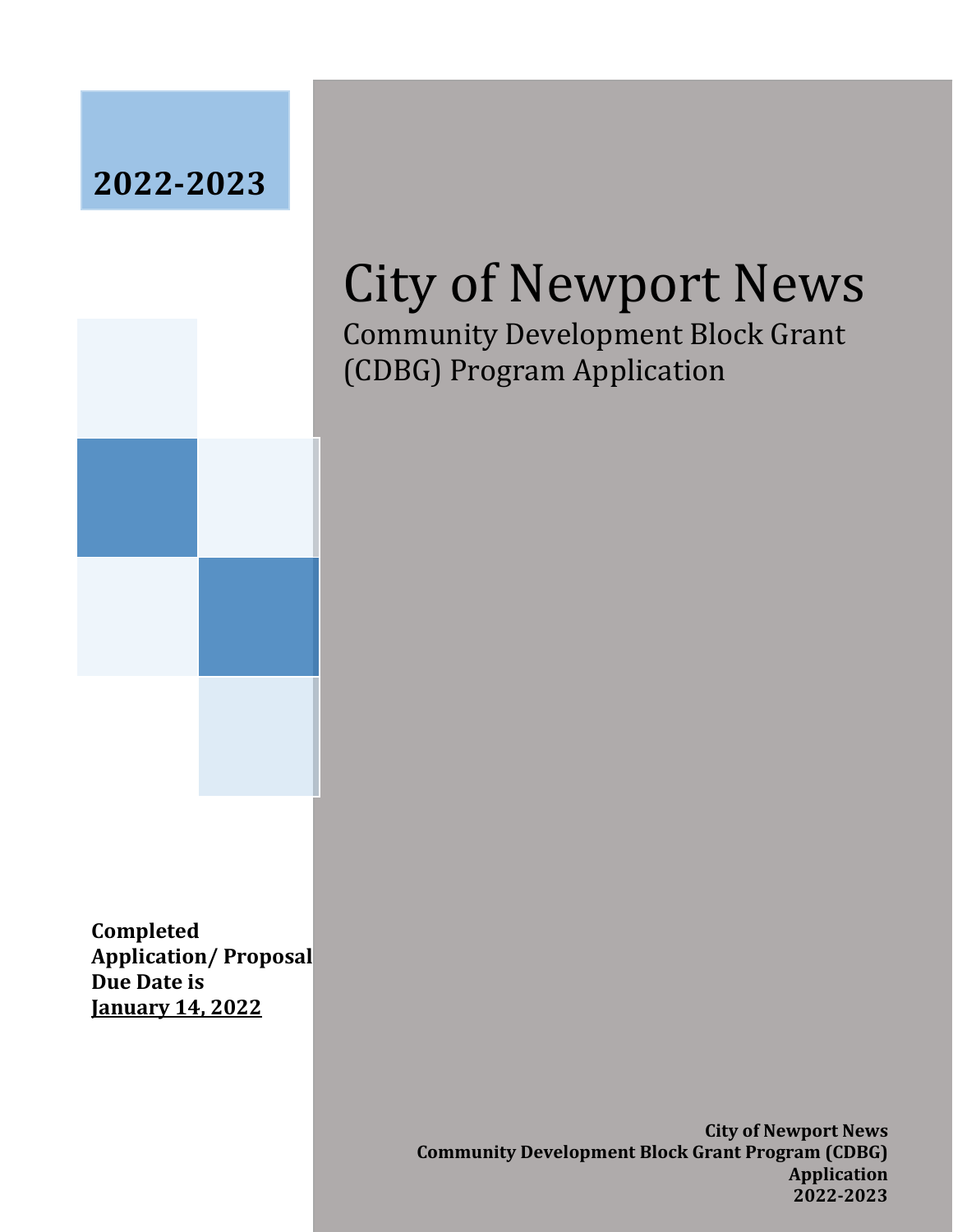### **FACT SHEET**

### **ENTITLEMENT GRANTS COMMUNITY DEVELOPMENT BLOCK GRANT PROGRAM**

### **INTRODUCTION**

The Community Development Block Grant (CDBG) program provides annual grants on a formula basis to entitlement cities and counties to develop viable urban communities by providing decent housing and a suitable living environment, and by expanding economic opportunities, principally for low- and moderate-income persons.

### **NATURE OF PROGRAM**

Grants are awarded to entitlement communities to carry out a wide range of community development activities directed toward neighborhood revitalization, economic development, and the provision of improved community facilities and services.

Entitlement communities (grantees) develop their own programs and funding priorities. However, grantees must give maximum feasible priority to activities which either benefit low- and moderate-income persons, or aid in the prevention or elimination of slums and blight. In addition, activities may be carried out which the community certifies are designed to meet other community development needs having a particular urgency because existing conditions pose a serious and immediate threat to the health or welfare of the community and other financial resources are not available to meet such needs. Activities which do not generally meet one of these three broad national objectives may not be undertaken with CDBG funds.

Some of the specific activities that can be carried out with block grant funds include the acquisition of real property, demolition, rehabilitation of residential and nonresidential structures, provisions or public facilities and improvements such as water and sewer facilities, streets, and neighborhood centers, and the conversion of schools for eligible purposes. In addition, block grant funds are available to pay for public services within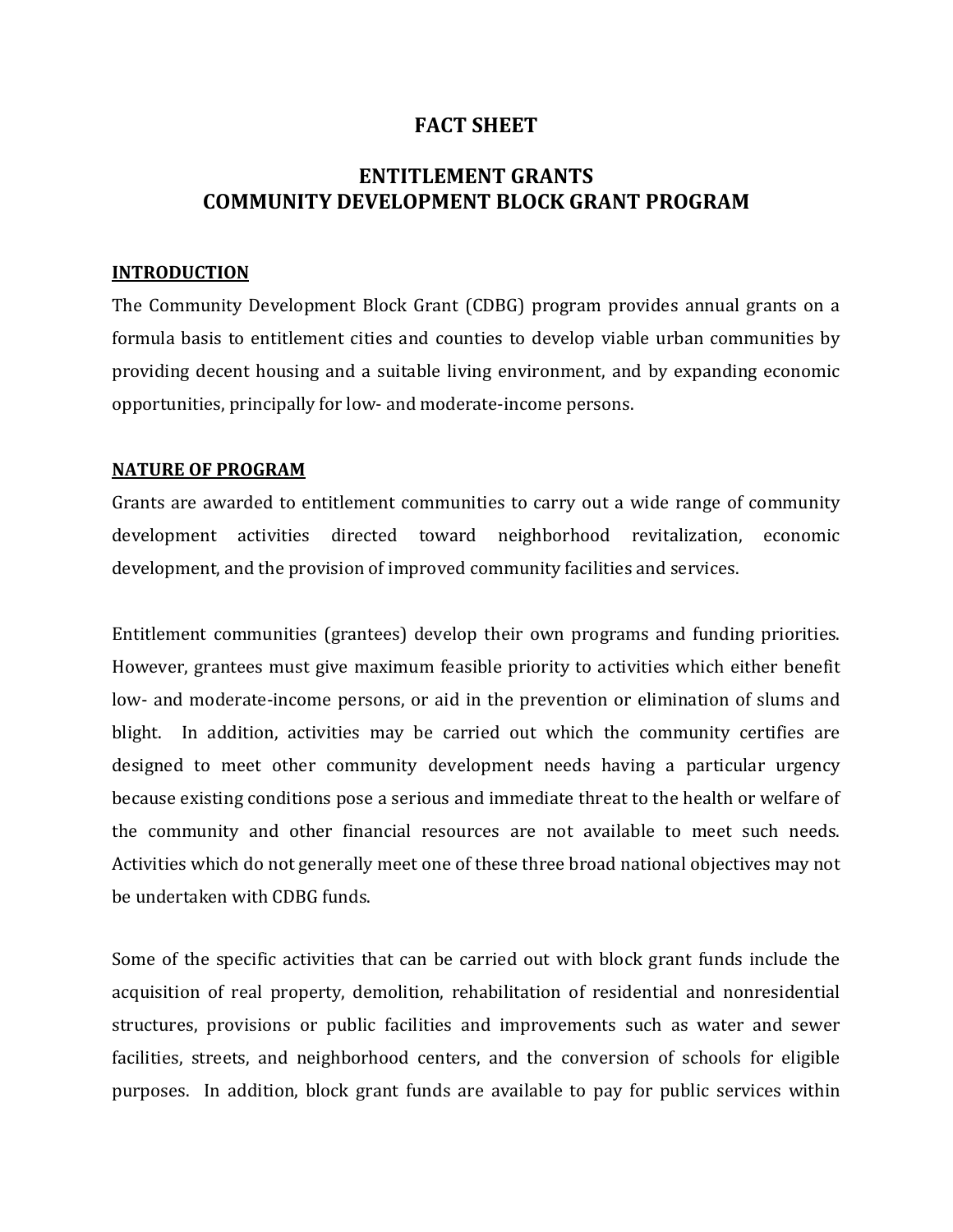certain limits, and for activities relating to energy conservation and renewable energy resources. Entitlement communities may also provide assistance to profit-motivated businesses to carry out economic development activities.

The following types of activities are generally ineligible: municipal buildings, political activities, income payments, and construction of new housing and other facilities offering 24-hour care.

### **GRANTEE ELIGIBILITY**

Central cities of Metropolitan Statistical Areas, other metropolitan cities with populations of at least 50,000, and qualified urban counties with populations of at least 200,000 (excluding the population in entitled cities) are entitled to receive annual grants. The amount of each entitlement grant is determined by statutory formula which uses several objective measures of community need, including poverty, population, housing overcrowding, age of housing and growth lag.

### **REQUIREMENTS**

In order to receive its annual entitlement grant, a grantee must submit its final statement of community development objectives and projected use of funds to HUD and required certifications, as part of the locality's Consolidated Housing and Community Development Plan. If a complete submission is made within established deadlines, the City will receive a full grant award unless HUD determines that the community has failed to carry out program activities in a timely manner, or has failed to carry out planned activities and its certifications in accordance with requirements and the primary objectives of the program.

#### **CITIZEN PARTICIPATION**

A grantee is required to provide information to citizens on the amount of CDBG funds available and the range of community development and housing activities that may be undertaken; hold at least one public hearing on the grantee's community development and housing needs; publish a proposed statement of its objectives and projected use of funds in a manner to afford affected citizens an opportunity to submit views and comments prior to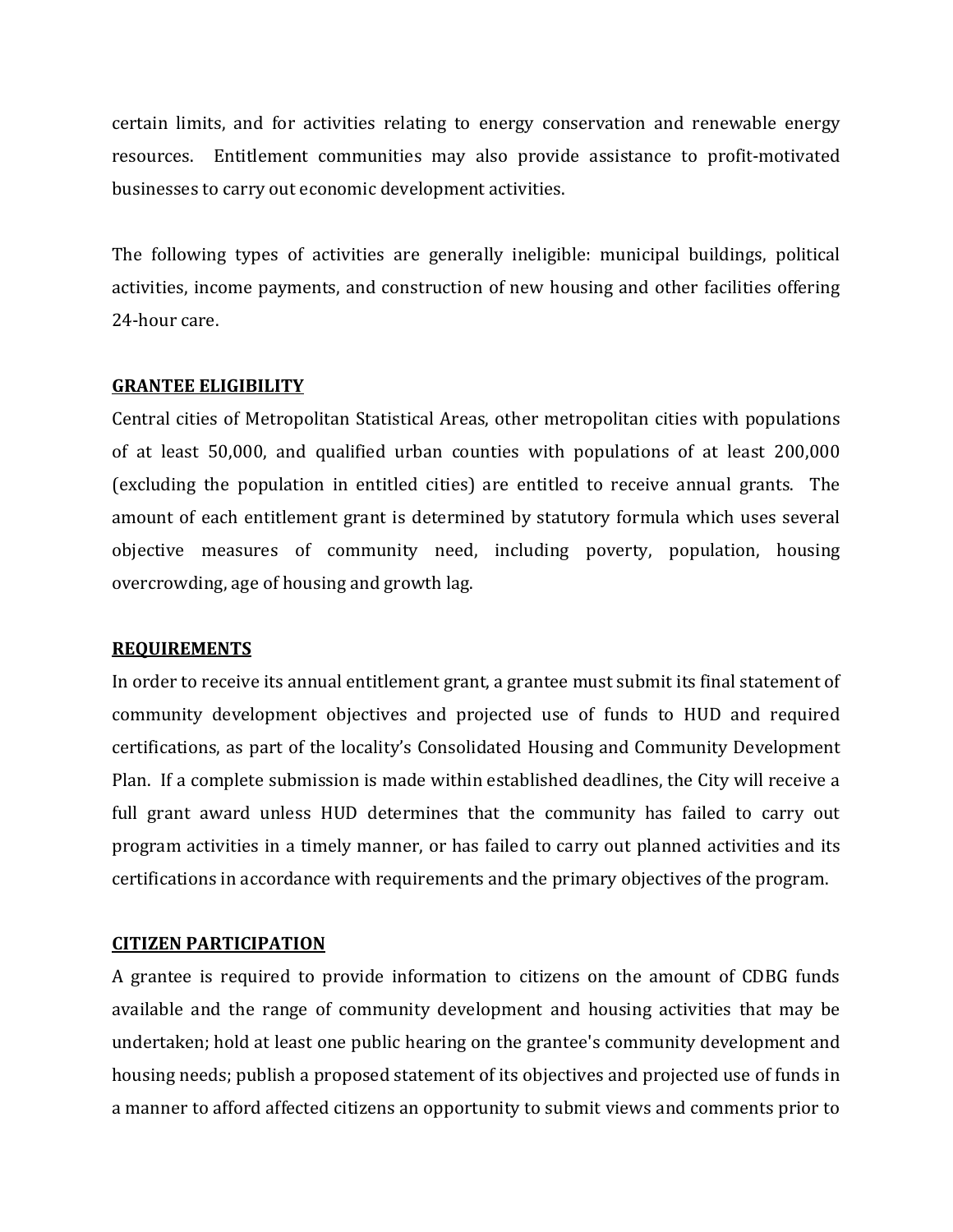the preparation of the final statement; consider citizen comments and views in preparing the final statement; and if deemed appropriate by the grantee, modify the proposed statement; and make the final statement of community development objectives and projected use of funds available to the public.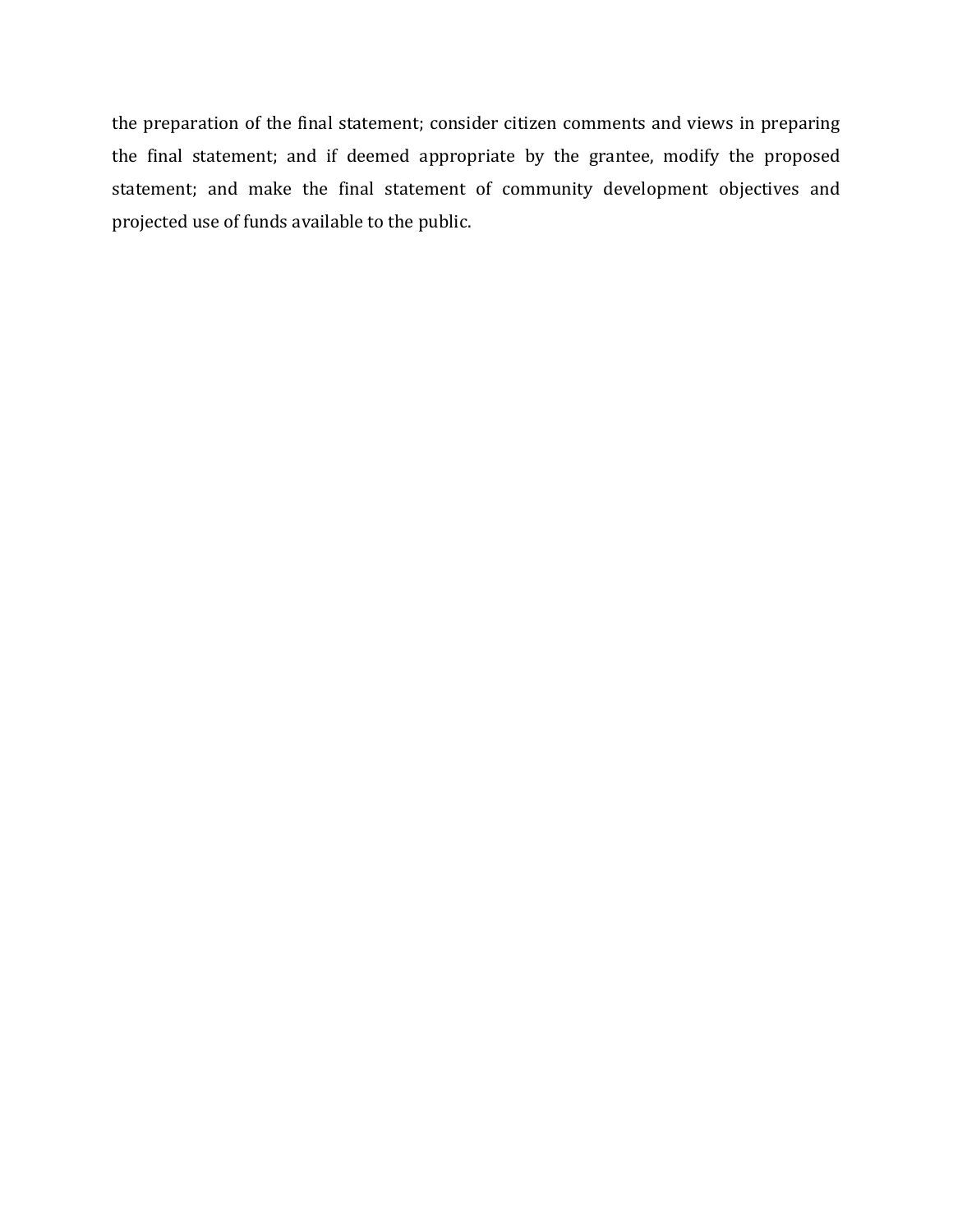### **LEGAL AUTHORITY**

Title I of the Housing and community Development Act of 1974, Public Law 93-383, as amended through the Housing and Community Development Amendments of 1981, Public Law 97-35; 42 U.S.C.-5301 et seq.

### **ADMINISTERING OFFICE**

Assistant Secretary for Community Planning and Development Department of Housing and Urban Development Washington, DC 20410

### **INFORMATION SOURCES**

Local officials and HUD Area Offices: City of Newport News Department of Development City Hall 2400 Washington Avenue Newport News, Virginia 23607 (757) 926-8428

> Newport News Redevelopment and Housing Authority Department of Community Development Post Office Box 797 Newport News, Virginia 23607 (757) 928-2620

United States Department of Housing and Urban Development Region III 600 East Broad Street Suite 300 Richmond, Virginia 23219 (804) 771-2100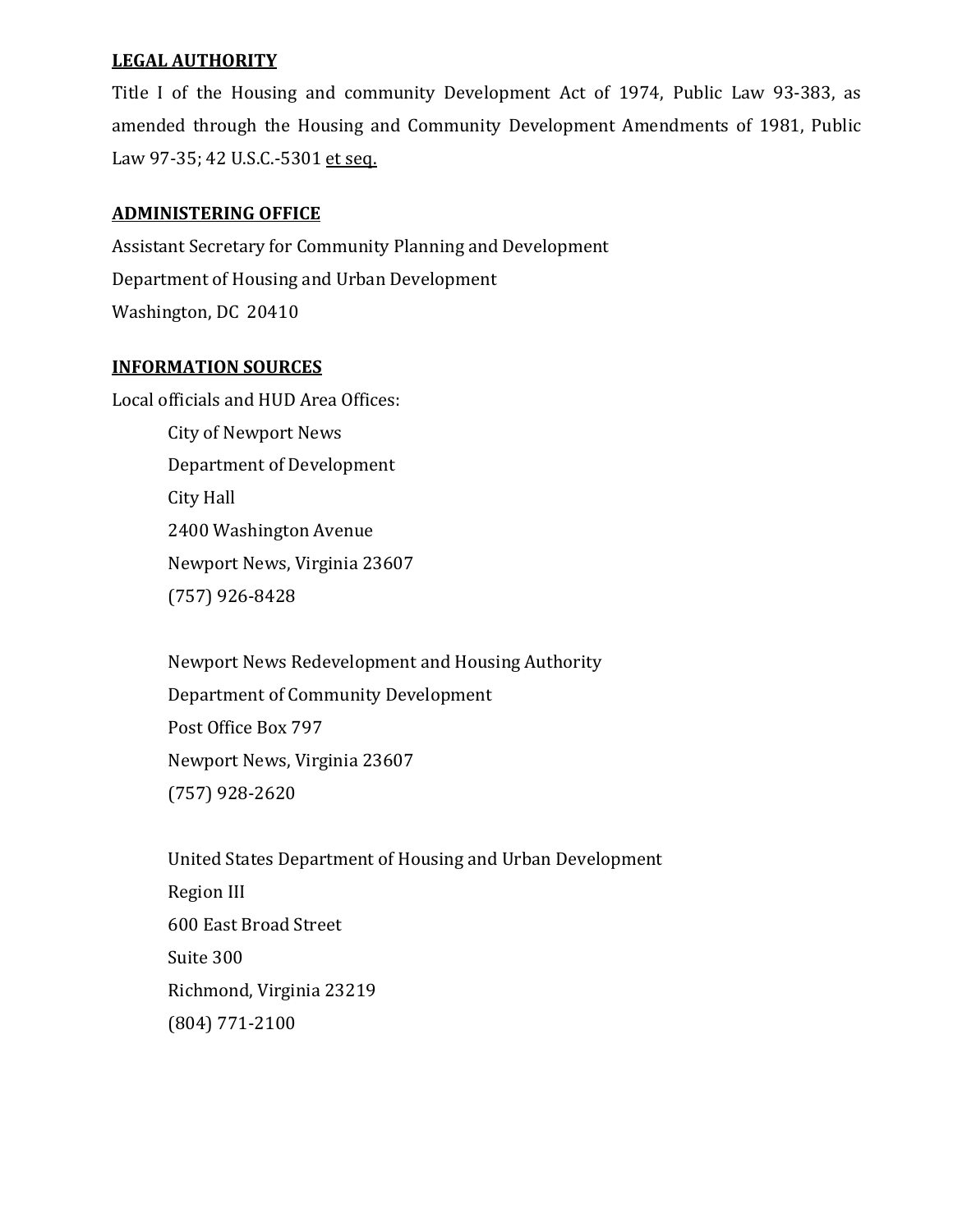### **Community Development Block Grant Activities**

|                |                                                   | 2021-2022              | 2020-2021              |
|----------------|---------------------------------------------------|------------------------|------------------------|
| 1              | Housing Rehabilitation/Preservation Programs      | \$525,000              | \$525,000              |
| $\overline{2}$ | <b>NNUDAG Commercial Loans</b>                    | \$100,000              | \$100,000              |
| 3              | <b>Code-Enforced Demolition</b>                   | \$50,000               | \$50,000               |
| 4              | Housing Counseling - HRCAP **                     | \$21,515               | \$<br>21,515           |
| 5              | Clean Comfort Program - HRCAP **                  | \$20,623               | \$<br>16,500           |
| 6              | Transitions Family Violence Services **           | \$40,000               | \$<br>32,370           |
| $\overline{7}$ | Boys and Girls Clubs of the Virginia Peninsula ** | \$80,000               | \$<br>80,000           |
| 8              | Freedom Outreach Center**                         | 15,100<br>\$           | \$<br>15,100           |
| 9              | LINK of Hampton Roads **                          | \$<br>20,000           | \$<br>20,000           |
| 10             | House of Refuge Worship Center**                  | \$<br>5,000            | \$<br>$\boldsymbol{0}$ |
| 11             | Menchville House Ministries **                    | \$<br>10,000           | \$<br>10,000           |
| 12             | Peninsula Agency on Aging **                      | 15,000<br>\$           | \$<br>15,000           |
| 13             | <b>Acquisition of Real Property</b>               | \$283,799              | \$<br>$\boldsymbol{0}$ |
| 14             | NNRHA - Aqueduct Renovation                       | \$<br>0                | \$269,437              |
| 15             | The S.T.A.R. Center                               | \$<br>$\boldsymbol{0}$ | 12,000<br>\$           |
|                | Subtotal                                          | \$1,186,037            | \$1,166,922            |
|                |                                                   |                        |                        |
|                | <b>Administrative Costs</b>                       |                        |                        |
|                | NNRHA - Administration                            | \$258,533              | \$258,528              |
|                | NN City Department of Development                 | \$25,843               | \$26,000               |
|                | Hampton Roads Community Action Program,           |                        |                        |
|                | Inc. - Fair Housing                               | \$<br>7,000            | 7,000<br>\$            |
|                |                                                   |                        |                        |
|                |                                                   |                        |                        |
|                | Subtotal                                          | \$291,376              | \$291,528              |
|                | <b>TOTAL</b>                                      | \$1,477,413            | \$1,484,514            |
|                | <b>Total Revenues Budgeted</b>                    |                        |                        |
|                | <b>Current-year CDBG Entitlement</b>              | \$1,327,413            | \$1,308,450            |
|                | Program Income: General                           | 50,000<br>\$           | 50,000<br>\$           |
|                | Program Income: NNUDAG                            | \$<br>100,000          | 100,000<br>\$          |
|                | Rollover of prior-year CDBG Entitlements          | \$<br>$\boldsymbol{0}$ | \$<br>$\boldsymbol{0}$ |
|                | <b>TOTAL</b>                                      | \$1,477,413            | \$1,484,514            |

\*\* Public Service Activities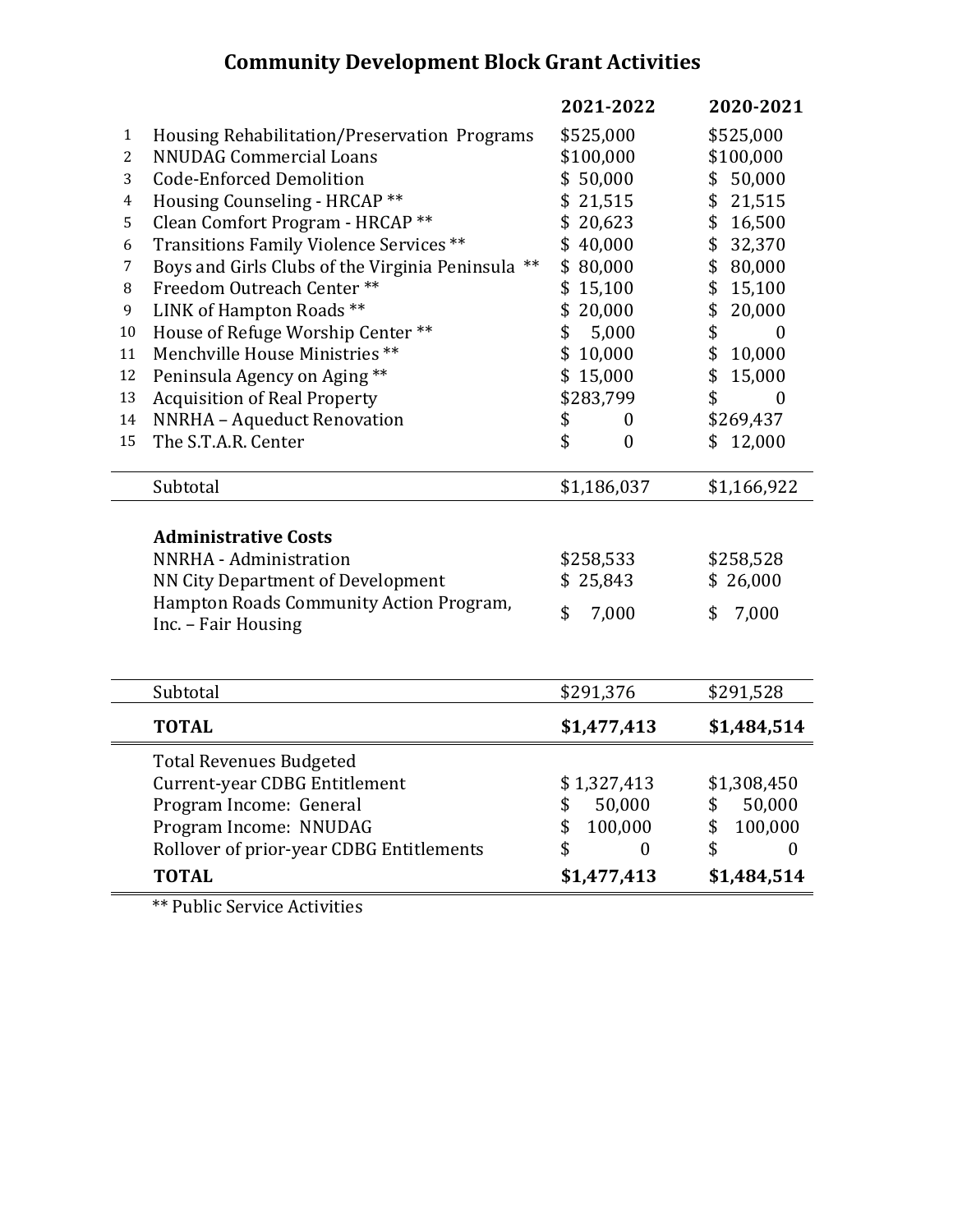### **FISCAL YEAR 2022-2023 COMMUNITY DEVELOPMENT BLOCK GRANT PROPOSAL SUBMISSION REQUIREMENTS**

- 1. All proposals must be submitted on forms obtained from the Newport News Redevelopment and Housing Authority (NNRHA). All responses should be contained in the space provided. Attachments, unless requested, are discouraged.
- 2. One (1) original and eight (8) copies of each proposal must be submitted. All copies should be submitted on **three-hole punch** paper.
- 3. **One** copy of the organization's **By-Laws** and **Articles of Incorporation** must be attached to the original application according to the following guidelines:
	- (a) All applicants who have previously received CDBG funding need not resubmit the above items unless changes have occurred in the documents.
	- (b) All other applicants must submit one copy of each of the above required documents.
- 4. All non-profit applicants, **please** read the bold section on page one (1) of the application form.
- 5. All proposals are **due** and must be submitted by **5:00 p.m. on Friday, January 14, 2022**. NNRHA's office hours are from 8:00 a.m. to 5 p.m. The office is closed from 12 noon to 1 p.m. for lunch. The City's main office on Washington Avenue is open to the general public. Proposals may be hand delivered or mailed to the following locations:

Hand Delivered: Community Development Department Newport News Redevelopment and Housing Authority Third Floor 227-27th Street Newport News, VA 23607

Department of Development City of Newport News Third Floor 2400 Washington Avenue Newport News, VA 23607

*Deliver between 8:00 a.m. - 5:00 p.m.*

**OR OR**

Mail To: Community Development Department Newport News Redevelopment and Housing Authority P. O. Box 797 Newport News, VA 23607

Department of Development City of Newport News Third Floor 2400 Washington Avenue Newport News VA 23607

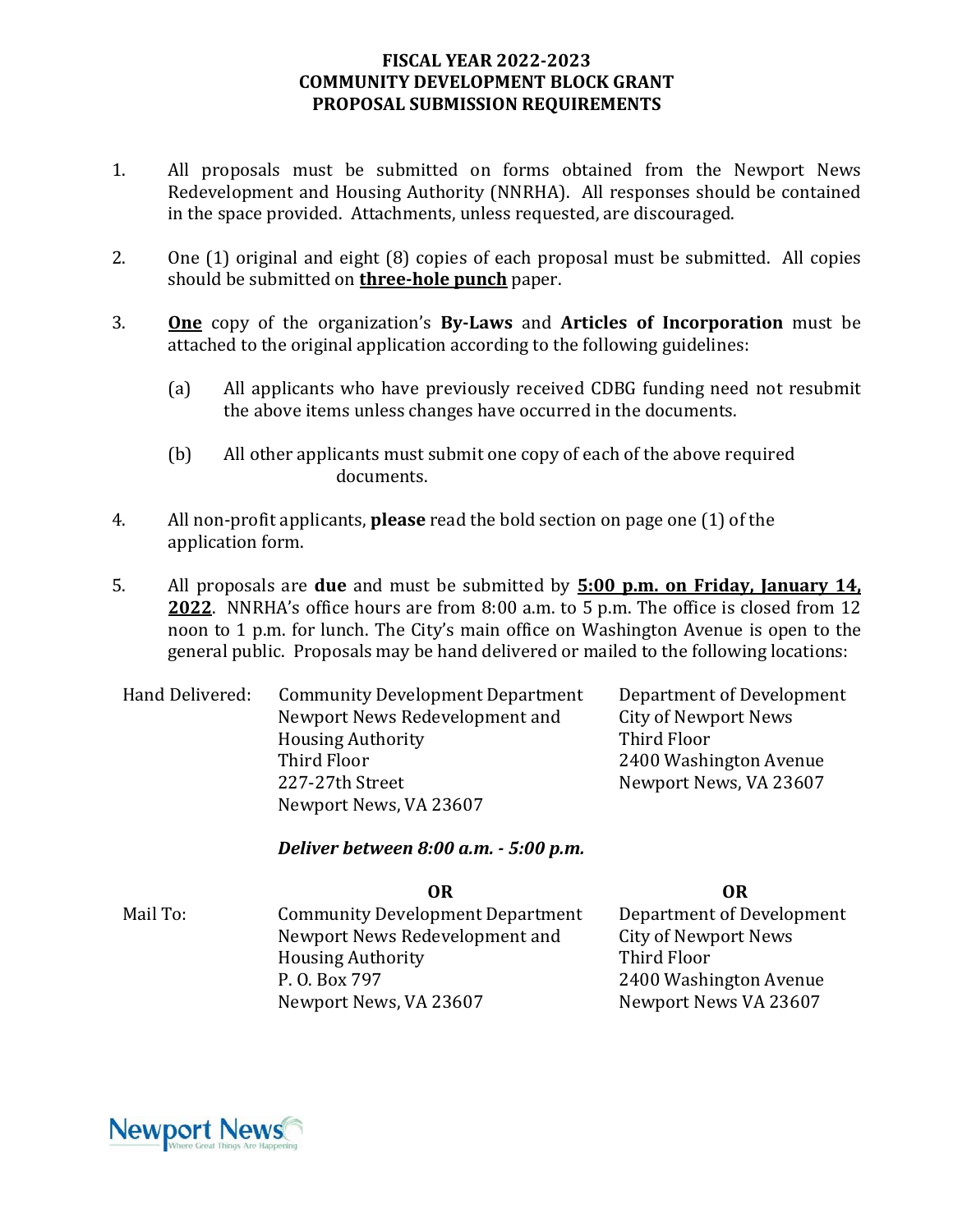### **The City of Newport News Department of Development 2400 Washington Avenue, 3rd Floor Newport News, Virginia 23607**

**www.nnva.gov**

### **COMMUNITY DEVELOPMENT BLOCK GRANT APPLICATION FOR ASSISTANCE: 2021-2022**

**ELIGIBLE APPLICANTS: ONLY PUBLIC OR NONPROFIT ORGANIZATIONS MAY APPLY FOR LOCAL COMMUNITY DEVELOPMENT BLOCK GRANT FUNDS.**

**NONPROFITS: TO BE ELIGIBLE FOR DIRECT FUNDING AS A NONPROFIT, APPLICANT MUST BE INCORPORATED AS A NON-PROFIT UNDER STATE LAW. ELIGIBLE NON-PROFIT MUST SUBMIT A COPY OF MOST RECENT STATE CORPORATION COMMISSION FILING AND IRS FORM 990 IF ALSO A 501(C)3 ORGANIZATION. ALSO ATTACH ONE COPY OF THE ORGANIZATION'S BYLAWS AND ARTICLES OF INCORPORATION.**

| A. General Information              |                           |                                   |  |  |
|-------------------------------------|---------------------------|-----------------------------------|--|--|
| <b>Organization Name</b>            | Click here to enter text. | Authorized Official<br>Name/Title |  |  |
| Address                             |                           | Telephone                         |  |  |
| City, State, Zip                    |                           | <b>DUNS Number</b>                |  |  |
| <b>Contact Person</b><br>Name/Title |                           | <b>Contact Person</b><br>Email    |  |  |

| <b>B. Project Information</b>                                       |          |                           |           |  |
|---------------------------------------------------------------------|----------|---------------------------|-----------|--|
| Project Title                                                       |          |                           |           |  |
| Location of the Project                                             |          |                           |           |  |
| <b>Total CDBG Funds Requested</b>                                   |          |                           |           |  |
| Project Overview (Briefly describe the use of CDBG for the project) |          | (maximum characters: 800) |           |  |
|                                                                     |          |                           |           |  |
|                                                                     |          |                           |           |  |
|                                                                     |          |                           |           |  |
|                                                                     |          |                           |           |  |
|                                                                     |          |                           |           |  |
| Project Schedule/Timeline                                           |          |                           |           |  |
| <b>Start Date:</b>                                                  | 7/1/2022 | <b>End Date</b>           | 6/30/2023 |  |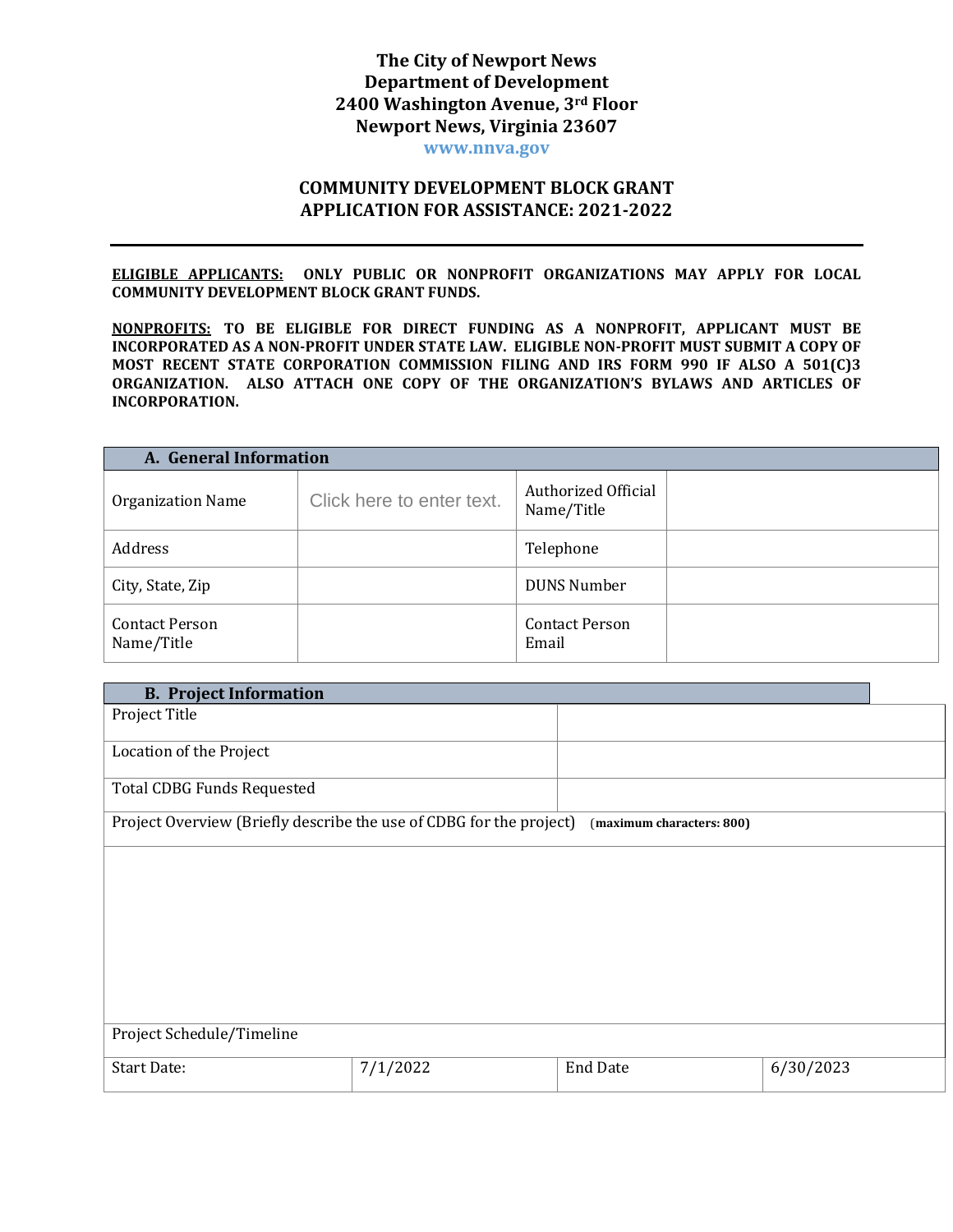| C. Select the Eligible Activity |                                           |                        |  |  |
|---------------------------------|-------------------------------------------|------------------------|--|--|
| $\Box$ Acquisition              | $\square$ Economic Development            | $\Box$ Public Services |  |  |
|                                 |                                           |                        |  |  |
| $\Box$ Clearance/Demolition     | $\Box$ Housing                            | $\Box$ COVID-19        |  |  |
| $\Box$ Code Enforcement         | $\square$ Public Facilities & Improvement | $\Box$ Other           |  |  |

| D. Select the National Objective the Project will meet<br>(Select <i>one</i> criterion below)     |  |  |  |  |  |
|---------------------------------------------------------------------------------------------------|--|--|--|--|--|
| <b>Criteria #1:</b> Benefit to low and moderate-income persons                                    |  |  |  |  |  |
| $\Box$ Area Benefit $\Box$ Limited Clientele<br>$\Box$ Housing<br>$\Box$ Jobs                     |  |  |  |  |  |
| Criteria #2: Aid in the prevention or elimination of slum or blight                               |  |  |  |  |  |
| $\Box$ Area Basis<br>$\Box$ Spot Basis                                                            |  |  |  |  |  |
| Criteria #3: Meet an URGENT need? (i.e., COVID-19, local disaster such as hurricane, flood, etc.) |  |  |  |  |  |
| <b>Yes</b><br>∐ No                                                                                |  |  |  |  |  |

| E. Beneficiary Data                                                                    |  |
|----------------------------------------------------------------------------------------|--|
| Estimated number of persons <b>DIRECTLY</b> benefiting from<br>requested CDBG funding: |  |
| Of those, how many are low-to moderate income?                                         |  |

### **F. Please describe the service area for your proposed activity or area of operation** *(Area from which your clients are drawn.) You may use a geographical description (street boundaries), list by census tract or describe neighborhoods. (***maximum characters: 650)**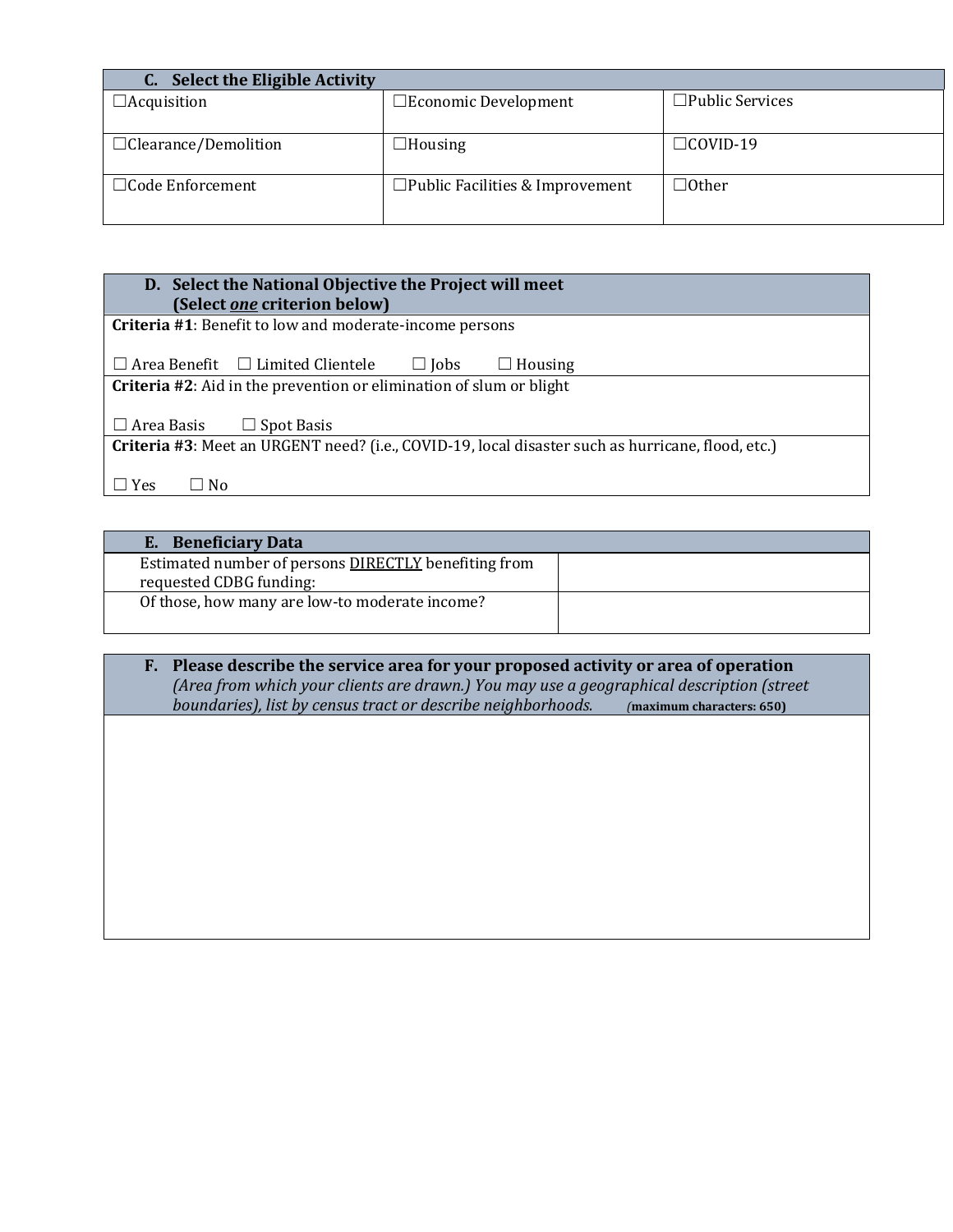#### **G. NARRATIVE QUESTIONS**

*(Please answer all questions)*

**1. Provide a detailed description of the project to include those activities that are COVID-19 related: (maximum characters: 5000)**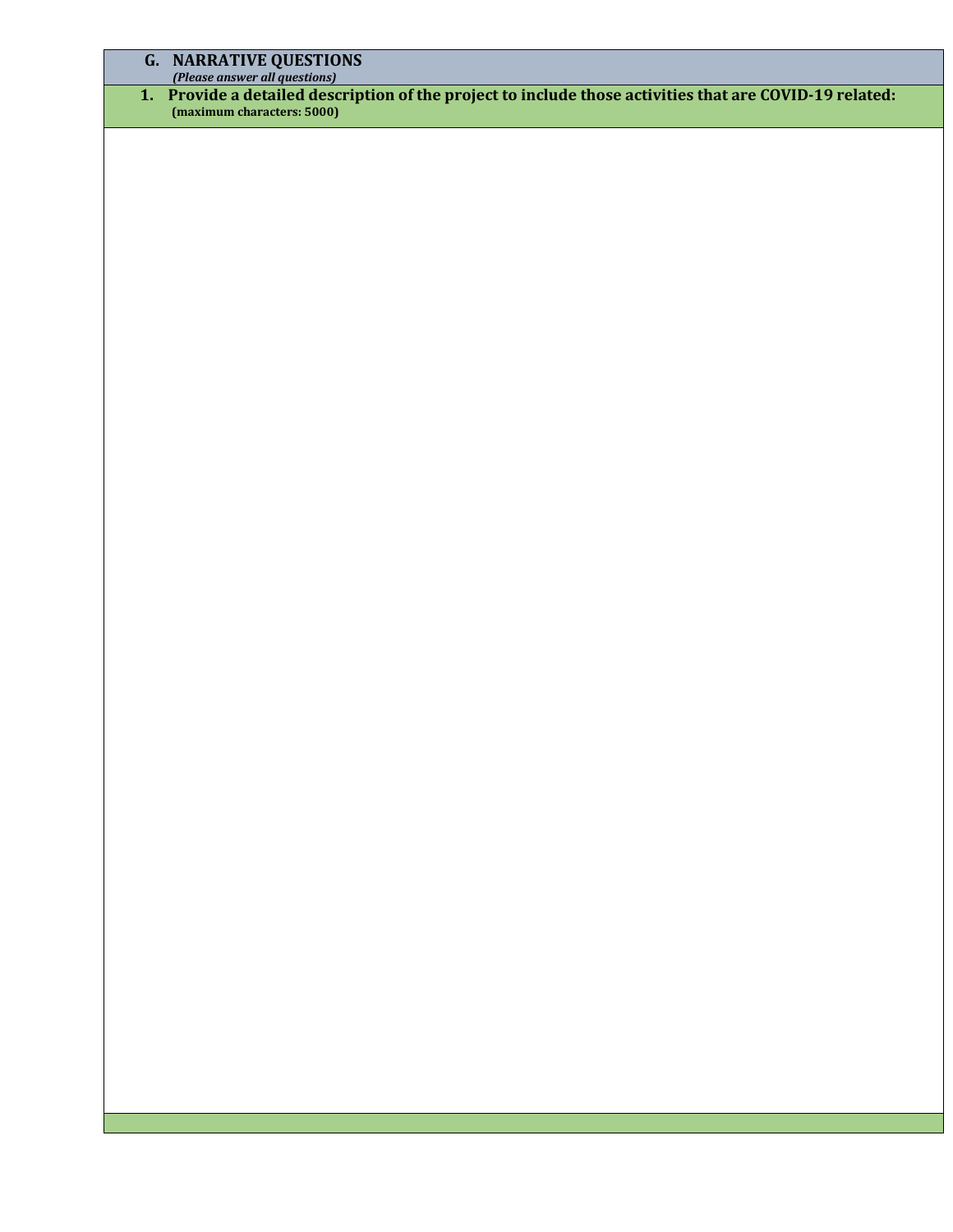| 2. | Document the need for this project. State the problem. Why is this project needed?<br>(maximum characters: 1800)                                                                   |
|----|------------------------------------------------------------------------------------------------------------------------------------------------------------------------------------|
|    |                                                                                                                                                                                    |
|    |                                                                                                                                                                                    |
|    |                                                                                                                                                                                    |
|    |                                                                                                                                                                                    |
|    |                                                                                                                                                                                    |
|    |                                                                                                                                                                                    |
|    |                                                                                                                                                                                    |
|    |                                                                                                                                                                                    |
|    |                                                                                                                                                                                    |
|    |                                                                                                                                                                                    |
|    |                                                                                                                                                                                    |
|    |                                                                                                                                                                                    |
| 3. | State the general goals of the project (Impact of project on the issue being addressed). How can these                                                                             |
|    | goals be measured? (maximum characters: 5000)                                                                                                                                      |
|    |                                                                                                                                                                                    |
|    |                                                                                                                                                                                    |
|    |                                                                                                                                                                                    |
|    |                                                                                                                                                                                    |
|    |                                                                                                                                                                                    |
|    |                                                                                                                                                                                    |
|    |                                                                                                                                                                                    |
|    |                                                                                                                                                                                    |
|    |                                                                                                                                                                                    |
|    | 4. If your project is funded this year and is an on-going or multi-phased activity, explain how you<br>anticipate supporting the project in the future? (maximum characters: 1200) |
|    |                                                                                                                                                                                    |
|    |                                                                                                                                                                                    |
|    |                                                                                                                                                                                    |
|    |                                                                                                                                                                                    |
|    |                                                                                                                                                                                    |
|    |                                                                                                                                                                                    |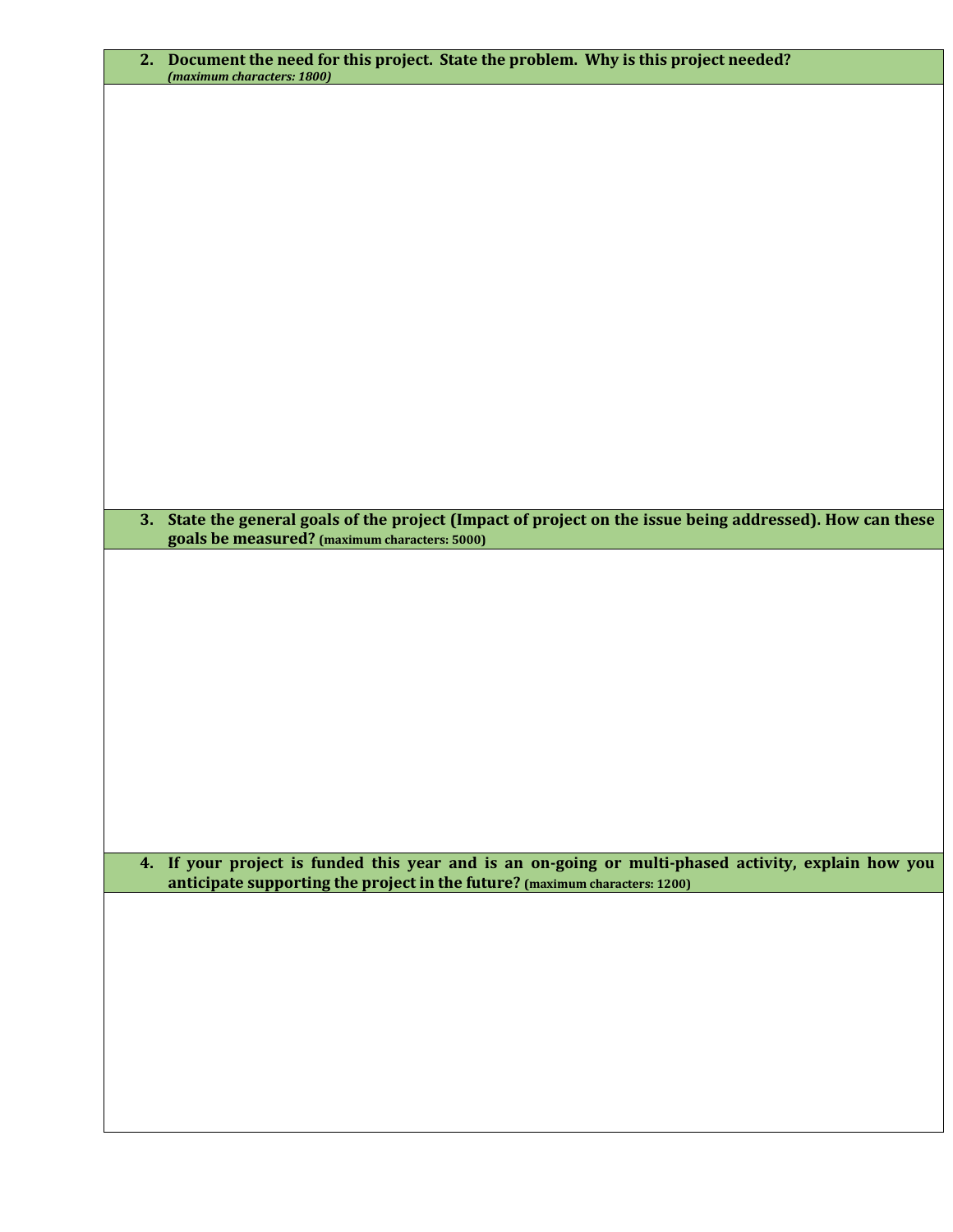**5. Describe Experience of Applicant** *(if project is to be carried out or administered by applicant only; include staffing, prior experience in carrying out projects, and financial capacity; may attach resume of program administrator and/or fiscal officer):* (**maximum characters: 5000)**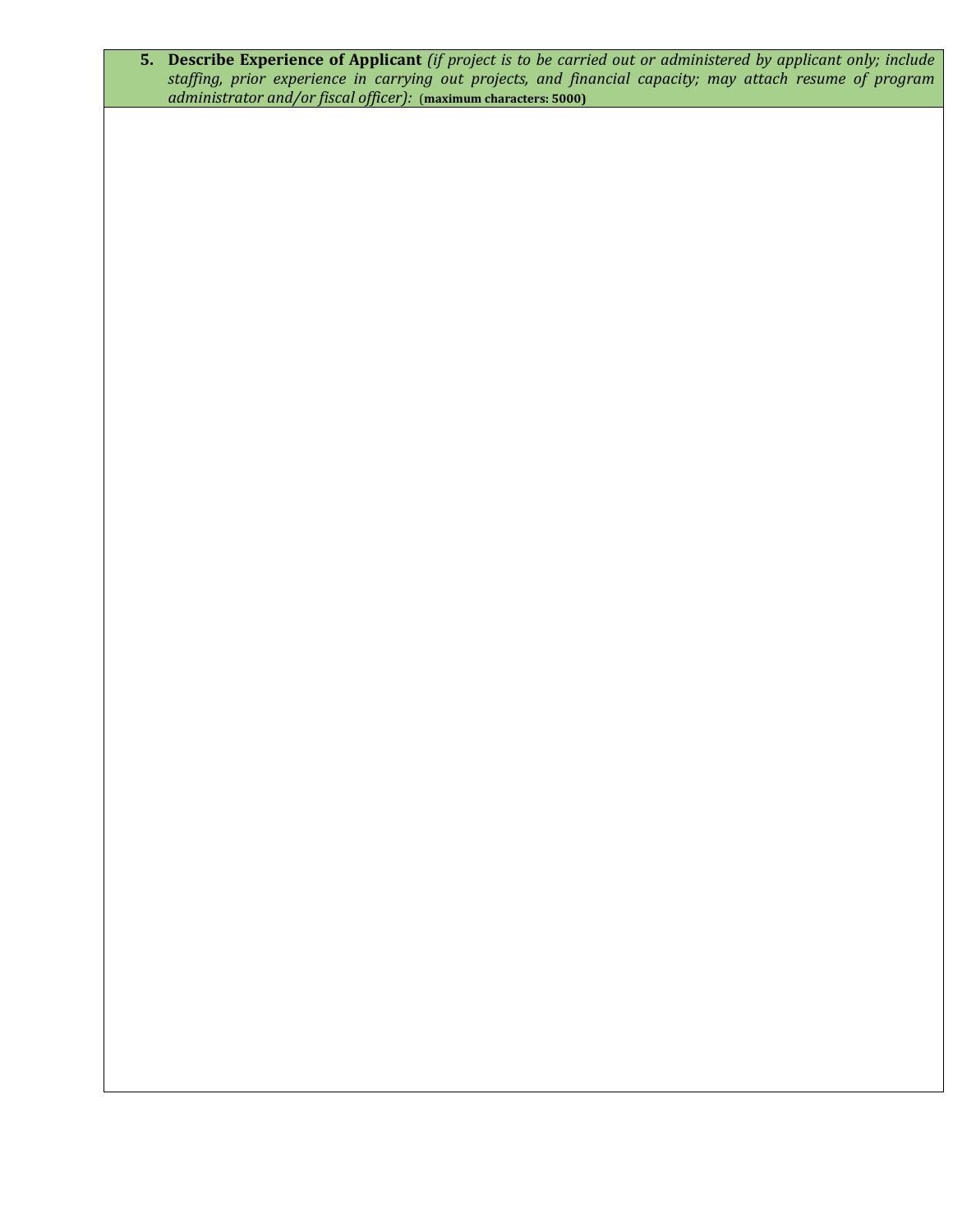#### **H. Public Facilities, Building Improvements and Acquisition Projects ONLY (***If non-applicable, enter N/A, then go to next section - DO NOT LEAVE BLANK)*

Applicants applying for funding to assist with building improvements, public facilities or acquisition will incur *all* legal fees associated with the project should you be awarded in-full or in-part the requested allocation. According to federal guidelines, projects of this nature require that binding legal documents be developed between the Authority and the recipient.

A five-year forgivable loan will be developed in the form of a deed of trust and note in the amount of the allocated Community Development Block Grant funding. The recipient will provide to the Authority an annual report for five years identifying and ensuring the services provided at the facility are eligible under the Community Development Block Grant program and meet one of the three national objectives. The loan will be forgiven 20% each year and fully forgiven in five years if use provision is met.

### **Will the renovation and/or construction take place on public property? Explain in detail.**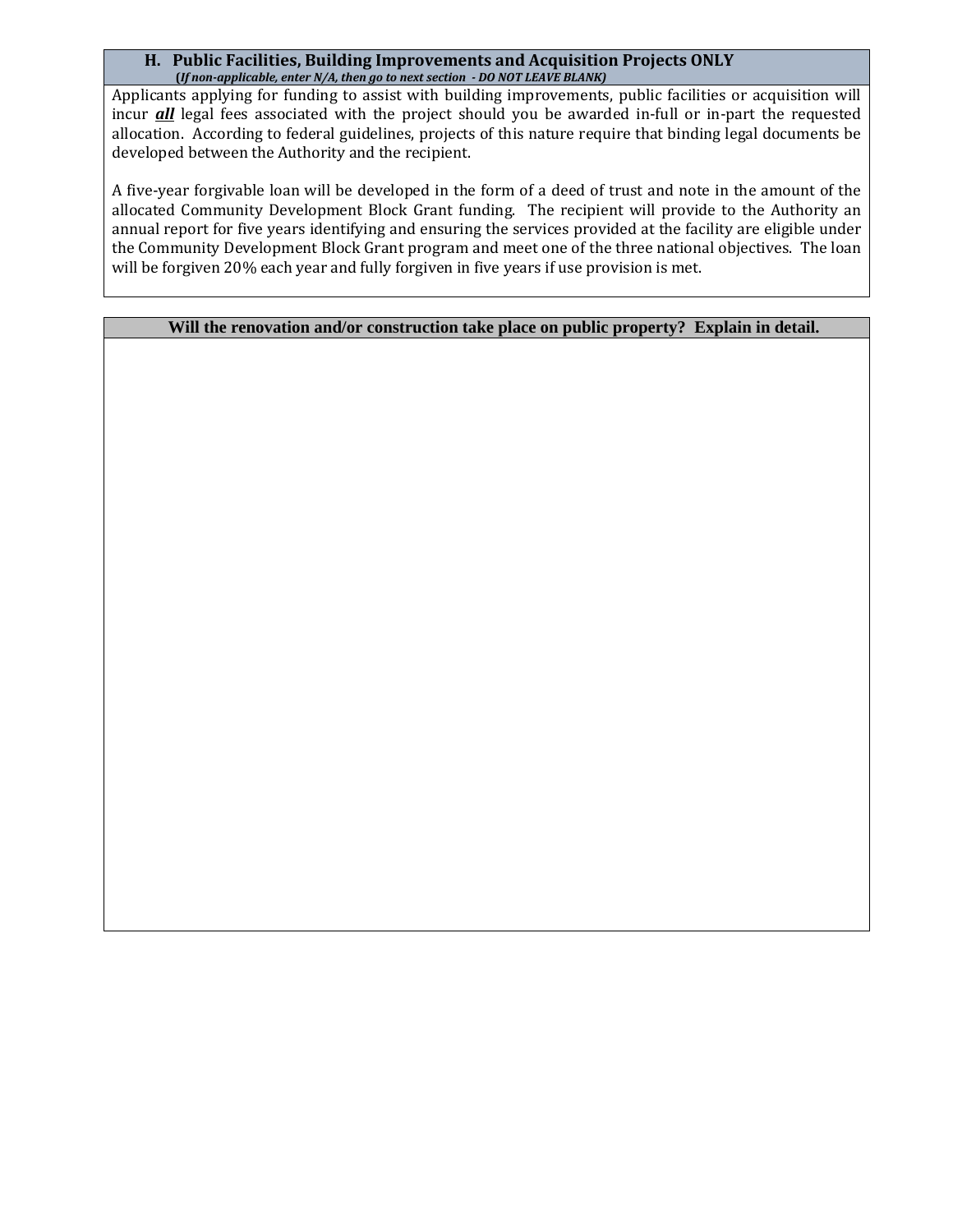| I.<br>PUBLIC SERVICES PROJECTS ONLY<br>(If non-applicable, enter N/A, and go to next section - DO NOT LEAVE BLANK)                                                                  |
|-------------------------------------------------------------------------------------------------------------------------------------------------------------------------------------|
| a. Please indicate the nature of your project and describe in detail (300 maximum characters each<br>question)                                                                      |
| $\Box$ Will the project provide a new service?                                                                                                                                      |
|                                                                                                                                                                                     |
|                                                                                                                                                                                     |
| $\Box$ Will the project provide an increase in service?                                                                                                                             |
|                                                                                                                                                                                     |
|                                                                                                                                                                                     |
| $\Box$ Will this be an expansion of services from previous CDBG grant award(s)?                                                                                                     |
|                                                                                                                                                                                     |
|                                                                                                                                                                                     |
| b. For projects requesting salaries, provide a plan demonstrating the sustainability of the<br>created position beyond the first year of CDBG funding.<br>(maximum character: 1550) |
|                                                                                                                                                                                     |
|                                                                                                                                                                                     |
|                                                                                                                                                                                     |
|                                                                                                                                                                                     |
|                                                                                                                                                                                     |
|                                                                                                                                                                                     |
|                                                                                                                                                                                     |
|                                                                                                                                                                                     |
|                                                                                                                                                                                     |
|                                                                                                                                                                                     |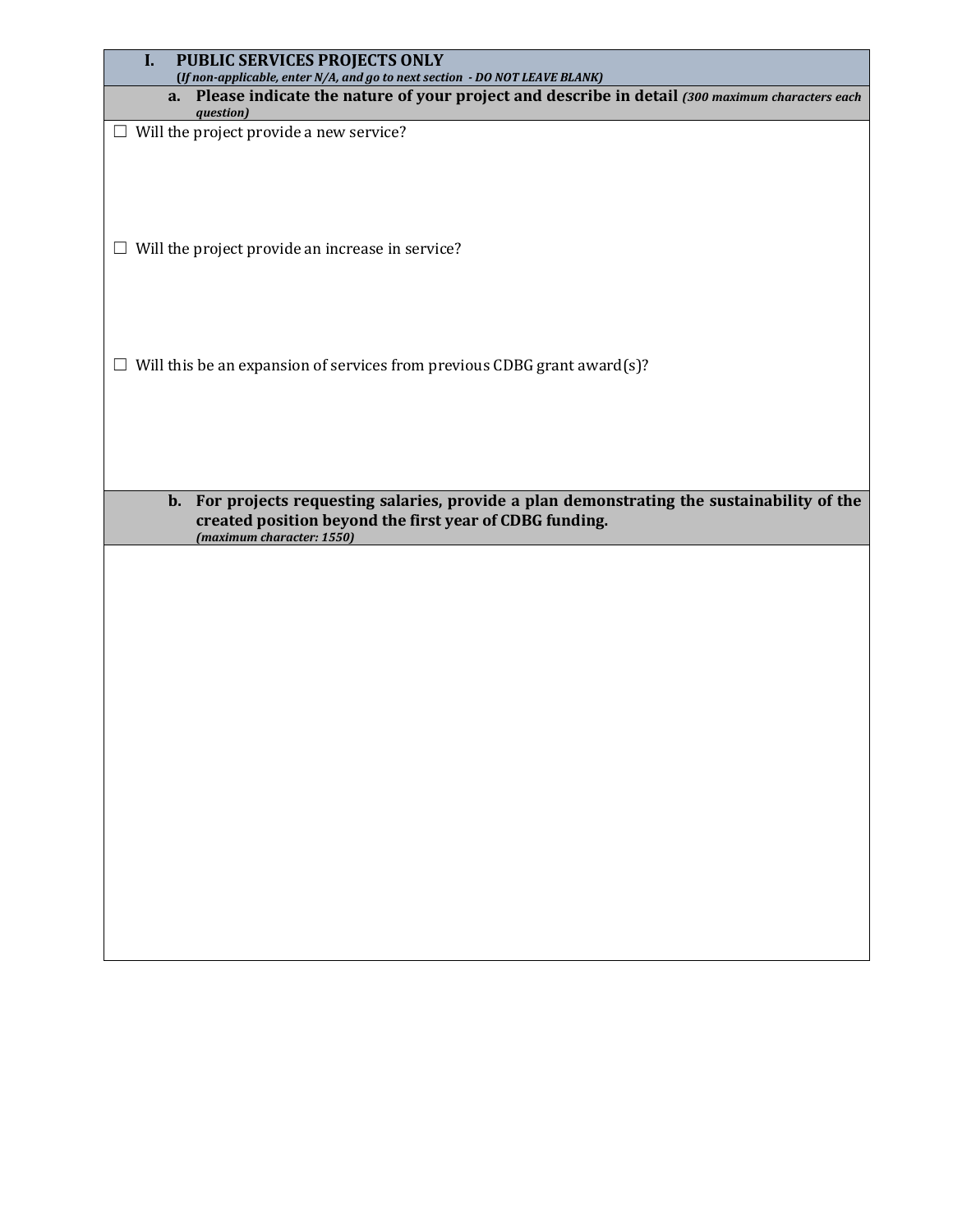### **PROJECT BUDGET SECTION**

| NON-CONSTRUCTION PROJECTS (PUBLIC SERVICE, PLANNING, ADMINISTRATIVE)<br>J. |             |                    |                      |  |
|----------------------------------------------------------------------------|-------------|--------------------|----------------------|--|
| <b>Budgeted Activities</b>                                                 | <b>CDBG</b> | <b>Other Funds</b> | <b>Total Project</b> |  |
| 1. Salaries and Wages                                                      |             |                    |                      |  |
| Professional Staff<br>a.                                                   |             |                    |                      |  |
| Program Employees & Part-time<br>b.<br>Staff                               |             |                    |                      |  |
| Maintenance Employees<br>c.                                                |             |                    |                      |  |
| 2. Fringe Benefits                                                         |             |                    |                      |  |
| 3. Volunteer (In-kind*)                                                    |             |                    |                      |  |
| 4. Consultant/Contract Services                                            |             |                    |                      |  |
| 5. Travel Costs (0.58 per mile)                                            |             |                    |                      |  |
| 6. Rental/Lease/ Purchase of Equip.                                        |             |                    |                      |  |
| 7. Building & Space Costs                                                  |             |                    |                      |  |
| 8. Consumable Supplies                                                     |             |                    |                      |  |
| 9. Insurance (describe types and<br>amounts)                               |             |                    |                      |  |
| 10. Telephone                                                              |             |                    |                      |  |
| 11. Postage                                                                |             |                    |                      |  |
| 12. Utilities                                                              |             |                    |                      |  |
| 13. Other Costs (Please itemize)                                           |             |                    |                      |  |
| a.                                                                         |             |                    |                      |  |
| b.                                                                         |             |                    |                      |  |
| c.                                                                         |             |                    |                      |  |
| d.                                                                         |             |                    |                      |  |
| <b>14. TOTAL</b>                                                           |             |                    |                      |  |

*\* Explain any in-kind costs in budget sources below.*

| <b>Funding Sources:</b> Specify Source<br>(State, City, Federal, Private<br>Donations) | <b>Amount of Funds</b> | Committed | <b>Pending</b> |
|----------------------------------------------------------------------------------------|------------------------|-----------|----------------|
|                                                                                        |                        |           |                |
|                                                                                        |                        |           |                |
|                                                                                        |                        |           |                |
|                                                                                        |                        |           |                |

| <b>List All Funding Received from</b><br>the City of Newport News (Not<br>including CDBG) | <b>Amount of Funds</b> | Committed | Pending |
|-------------------------------------------------------------------------------------------|------------------------|-----------|---------|
|                                                                                           |                        |           |         |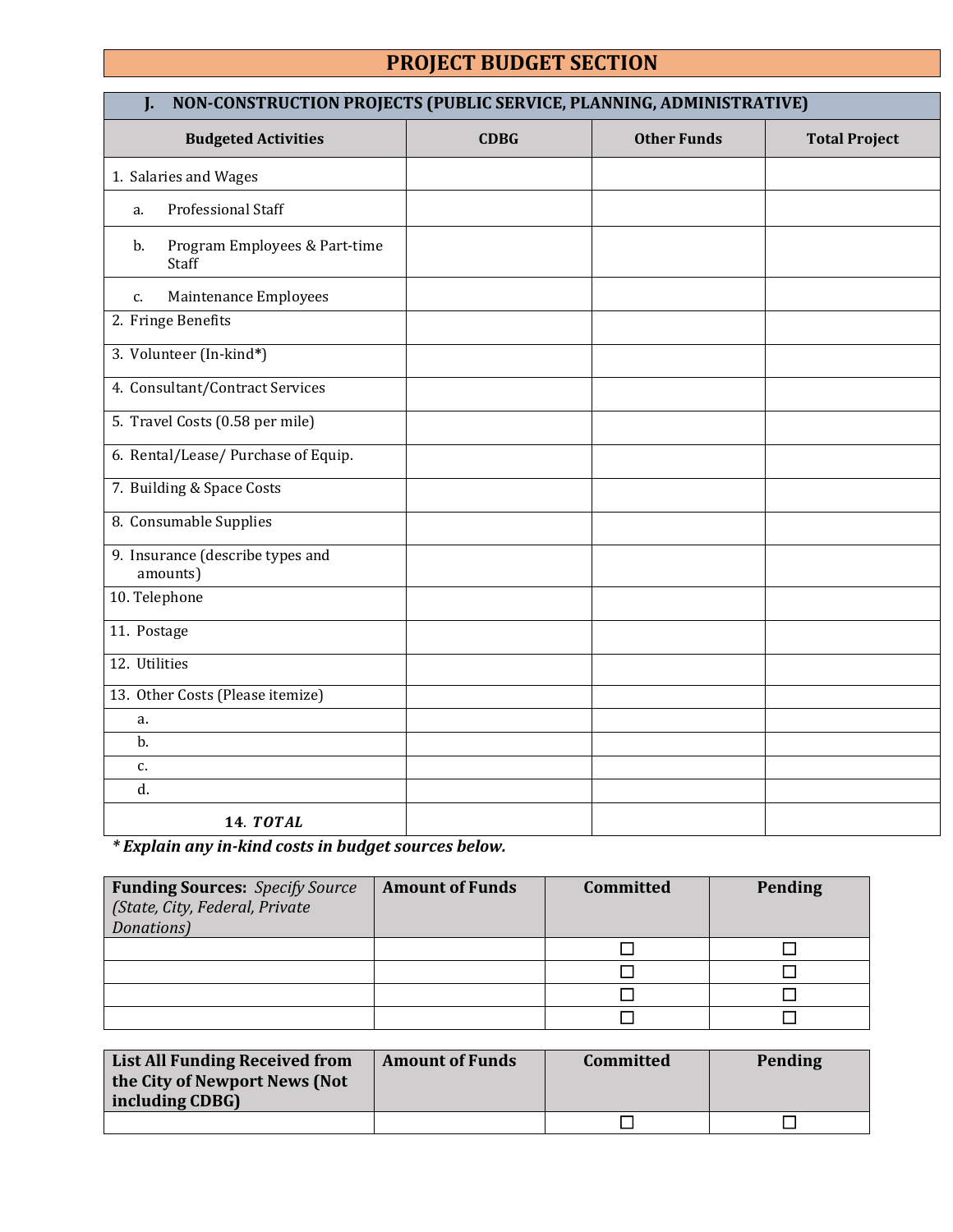### **PROJECT BUDGET SECTION**

| K. PUBLIC FACILITIES RENOVATIONS, INFRASTRUCTURE, OR DEMOLITION AND CLEARANCE<br><b>PROJECTS</b> |             |                    |                      |  |  |
|--------------------------------------------------------------------------------------------------|-------------|--------------------|----------------------|--|--|
| <b>Budgeted Activities</b>                                                                       | <b>CDBG</b> | <b>Other Funds</b> | <b>Total Project</b> |  |  |
|                                                                                                  |             |                    |                      |  |  |
| 1. Construction/Rehabilitation Costs                                                             |             |                    |                      |  |  |
| 2. Off-Site Costs                                                                                |             |                    |                      |  |  |
| 3. Design Costs                                                                                  |             |                    |                      |  |  |
| 4. Project Administration/Overhead                                                               |             |                    |                      |  |  |
| 5. Other Costs (Please itemize)                                                                  |             |                    |                      |  |  |
| a.                                                                                               |             |                    |                      |  |  |
| b.                                                                                               |             |                    |                      |  |  |
| c.                                                                                               |             |                    |                      |  |  |
| d.                                                                                               |             |                    |                      |  |  |
|                                                                                                  |             |                    |                      |  |  |
|                                                                                                  |             |                    |                      |  |  |
|                                                                                                  |             |                    |                      |  |  |
|                                                                                                  |             |                    |                      |  |  |
| <b>TOTAL</b>                                                                                     |             |                    |                      |  |  |

| <b>Funding Sources:</b> Specify Source    | <b>Amount of Funds</b> | Committed | <b>Pending</b> |
|-------------------------------------------|------------------------|-----------|----------------|
| (State, City, Federal. Private Donations) |                        |           |                |
|                                           |                        |           |                |
|                                           |                        |           |                |
|                                           |                        |           |                |
|                                           |                        |           |                |